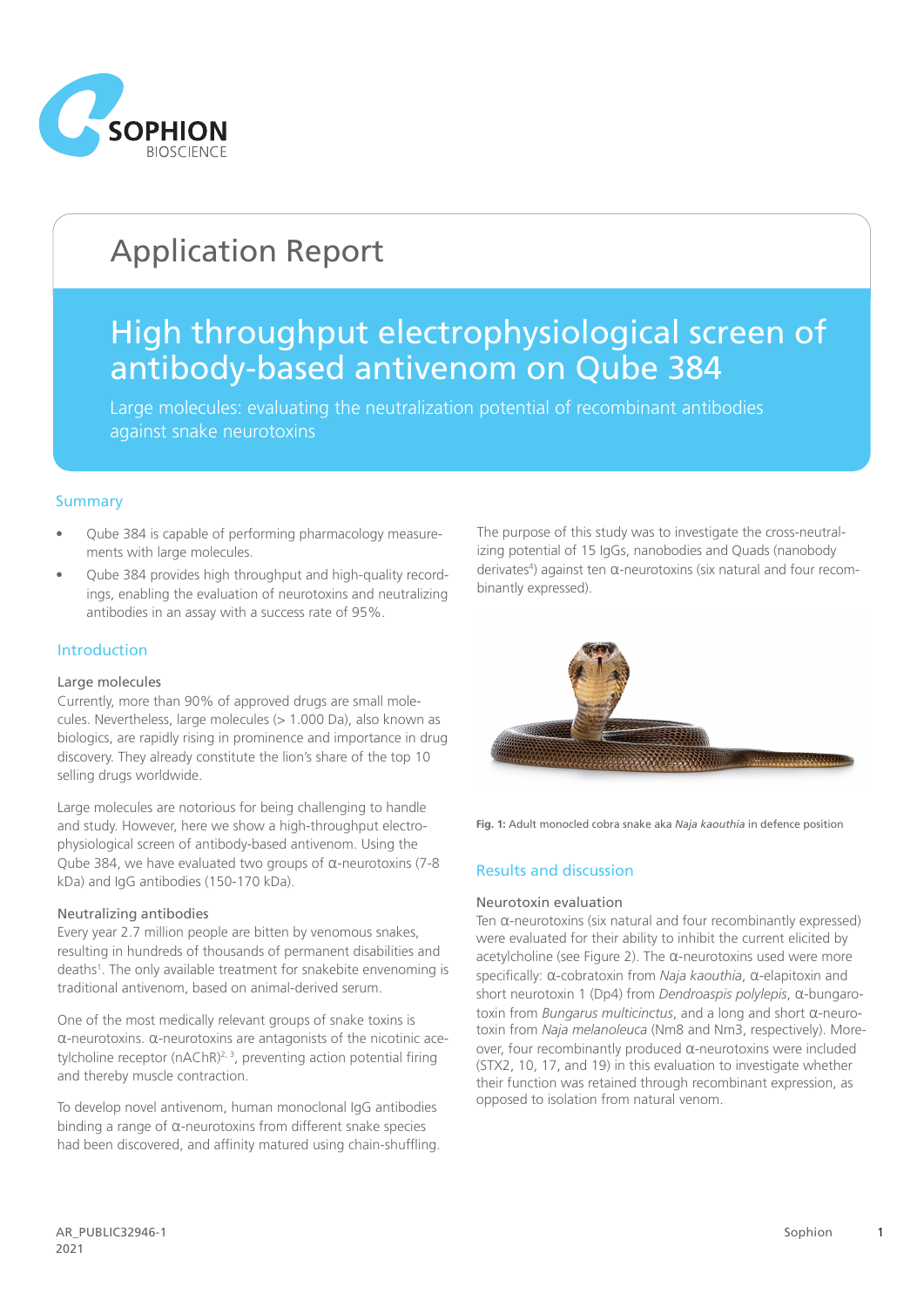

**Fig. 2:** Sweep plots showing how increasing concentrations of α-elapitoxin blocks the nAChR mediated current. The currents were elicited by 70 µM ACh.

From different toxin titrations,  $IC_{80}$  values were determined for each of the toxins (see Figure 3 and Table 1). These concentrations were used for the following experiments.



**Fig. 3:** Non-cumulative concentration-response curves showing how increasing concentrations of the ten toxins result in a decrease in the current measured. From the hill fit, both  $IC_{50}$  and  $IC_{80}$  were estimated (See Table 1).

**Table 1:** IC<sub>50</sub> and IC<sub>80</sub> values estimated for each of the 10 toxins: The IC<sub>50</sub> was used to rank the toxins. The six natural toxins was used in the following experiment, where a concentration corresponding to the  $IC_{80}$  value was used. For this experiment, three QChips were used in total.

| <b>Toxin</b>           | $IC_{50}$ (nM) | $IC_{80}$ (nM) | <b>Hill Slope</b> | $\mathsf{n}$ |
|------------------------|----------------|----------------|-------------------|--------------|
| $\alpha$ -elapitoxin   | 0.40           | 0.81           | 2.0               | 96           |
| $\alpha$ -cobratoxin   | 0.63           | 1.52           | 1.6               | 96           |
| D <sub>p</sub> 4       | 1.13           | 3.60           | 1.2               | 94           |
| $\alpha$ -bungarotoxin | 2.74           | 7.00           | 1.7               | 96           |
| Nm3                    | 3.82           | 9.53           | 1.2               | 93           |
| N <sub>m</sub> 8       | 4.56           | 13.7           | 1.3               | 95           |
| STX19                  | 18.0           | 57.3           | 1.5               | 86           |
| STX17                  | 38.1           | 121            | 1.2               | 95           |
| STX <sub>2</sub>       | >100           | >100           | N/A               | 91           |
| STX10                  | >>100          | >>100          | N/A               | 91           |
| <b>BSA</b>             |                |                |                   | 94           |

#### Cross-screen of antibodies against neurotoxins

To develop novel antivenom, human monoclonal IgG antibodies binding a range of α-neurotoxins from different snake species had been discovered, and affinity matured using chain-shuffling. The purpose of this study was to investigate the cross-neutralizing potential of 15 antibodies against six α-neurotoxins.

To this end, 15 antibodies (seven IgGs, one nanobody, and seven Quads) were screened against the six natural α-neurotoxins (the four recombinantly produced toxins were not included). The antibodies were only tested in one concentration. Antibodies and toxins were mixed using the liquid handling ability of the Qube, preincubated for a minimum of 30 minutes and incubated with the cells for five minutes before acetylcholine addition. The current was then recorded and normalized to the current before adding the toxin:antibody mixture (see Figure 4). This experimental setup revealed neutralization patterns among the antibodies. It was used to determine antibodies with high specificity to a single α-neurotoxin and others with broader neutralization capacity (see Figure 4).



**Fig. 4:** QChip plate view displaying the size of the nAChR mediated current recorded after toxin: antibody addition. The values are normalised to the pure ACh response, with red (1) representing 100% toxin neutralisation. The plate view represents a heat map, showing the antibodies' neutralisation ability and clearly indicates whether an antibody has high specificity to a single α-neurotoxin or possesses a broader neutralisation capacity.